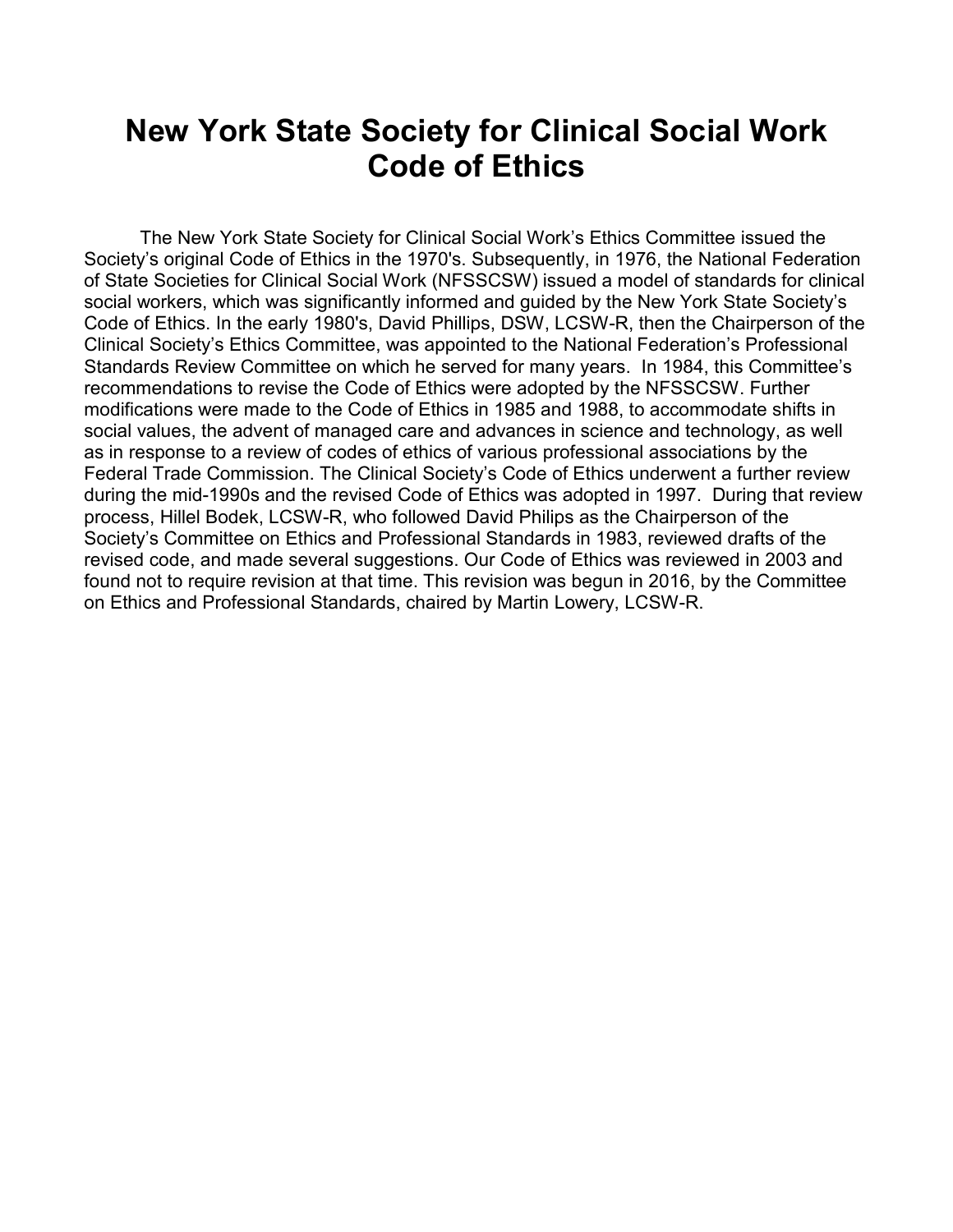## **TABLE OF CONTENTS**

| Introduction          |                                                          | 1              |
|-----------------------|----------------------------------------------------------|----------------|
| Contents              |                                                          | 2              |
| Principle I           | General Responsibilities of Clinical Social Workers      | $\overline{4}$ |
| Principle II          | Responsibilities to Patients                             | 5              |
| Principle III         |                                                          | 9              |
| Principle IV          | Relationships with Colleagues                            | 11             |
| Principle V           | Fee Arrangements                                         | 12             |
| Principle VI          | Clinical Social Workers' Responsibility to the Community | 13             |
| <b>Principle VII</b>  | Research and Scholarly Activities                        | 14             |
| <b>Principle VIII</b> |                                                          | 16             |
| Principle IX          | Social Media                                             | 17             |
| Principle X           | <b>Telehealth</b>                                        | 17             |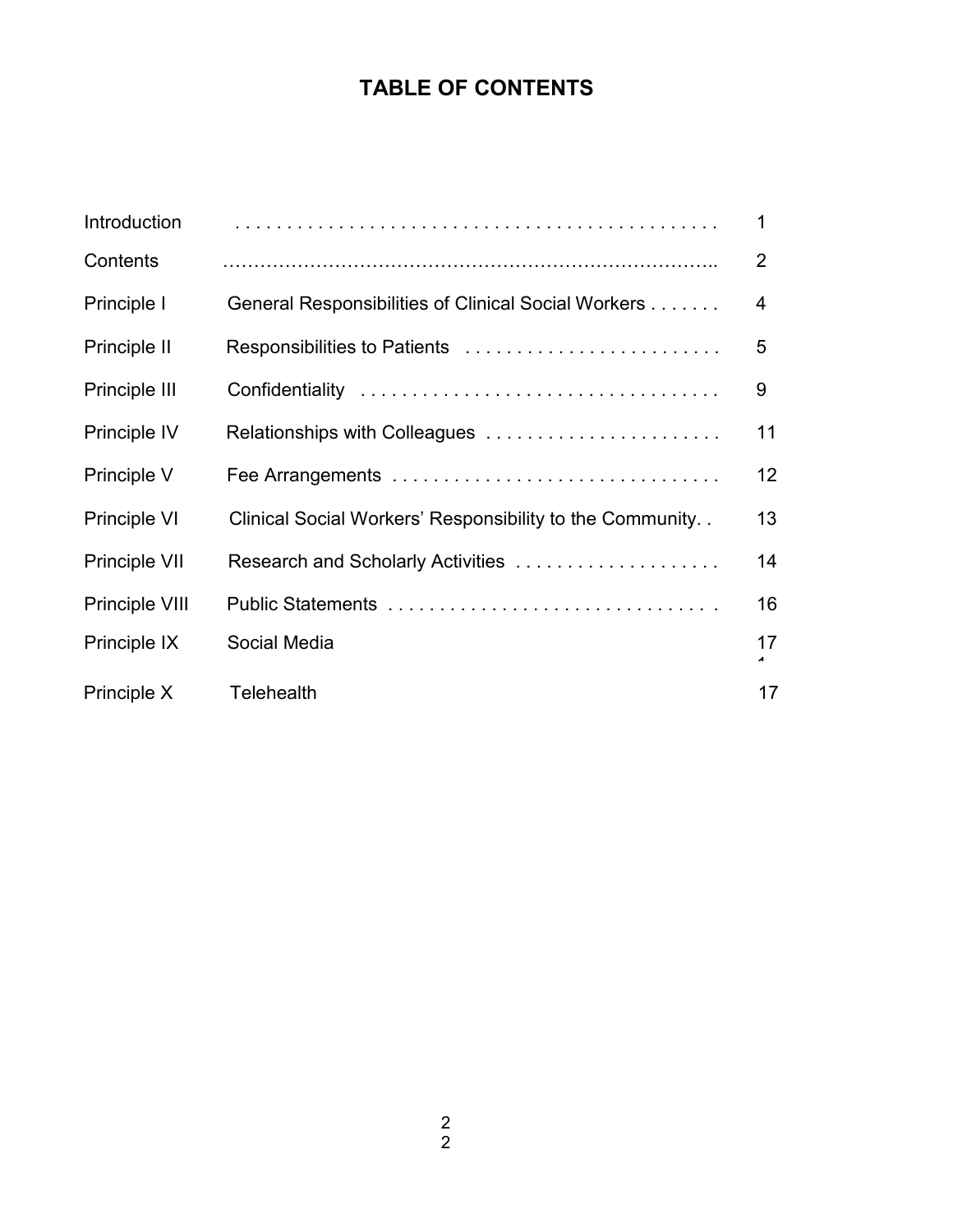#### **PREAMBLE**

The principal objective of the profession of clinical social work is the enhancement of the mental health and the well-being of the individuals and families who seek services from its practitioners. The professional practice of clinical social workers is shaped by ethical principles which are rooted in the basic values of the social work profession. These core values include a commitment to the dignity, well-being, and self-determination of the individual; a commitment to professional practice characterized by competence and integrity, and a commitment to a society which offers opportunities to all its members in a just and non-discriminatorymanner. Clinical social workers examine practice situations in terms of the ethical dilemmas that they present, with a critical analysis of how the formulation of a solution fulfills the core requirements of ethical practice; non-malfeasance, (doing no harm to patients); beneficence, (helping patients), and autonomy (enhancing the self-determination of patients).

The following represents a specific codification of those ethical principles. It is intended to serve as a standard for clinical social workers in all of their professional functions, and to inspire their will to act in a manner consistent with those tenets. The clinical social worker is expected to take into consideration all principles in this code that have a bearing upon any situation in which ethical judgment is to be exercised, and to select a course of action consistent with the spirit, as well as the letter of the code.

Individual members of the New York State Society for Clinical Social Work agree to adhere to the precepts expressed in this Code, and to practice in a manner which is consistent with them. When the practice of a member is alleged to deviate from the Code of Ethics, the Code is to be used as a standard for the evaluation of the nature and seriousness of the deviation.

## **I. GENERAL RESPONSIBILITIES OF CLINICAL SOCIALWORKERS**

**Clinical social workers maintain high standards in all of their professional roles, and value professional competence, objectivity, and integrity. They accept responsibility for the consequences of their work, and ensure that their services are used in an appropriate manner.**

a) Clinical social workers bear a substantial professional responsibility because their actions and recommendations may significantly affect the lives of others. They practice only within their sphere of competence, and maintain and enhance that competence through participation in continuing professional development throughout their careers. They refrain from undertaking or continuing any professional activity in which their personal difficulties, or any other limitations, might lead to the inadequate provision of service.

b) Clinical social workers do not exploit professional relationships sexually, financially, or for any other professional and/or personal advantage. They maintain this standard of conduct toward all those who may be professionally associated with them.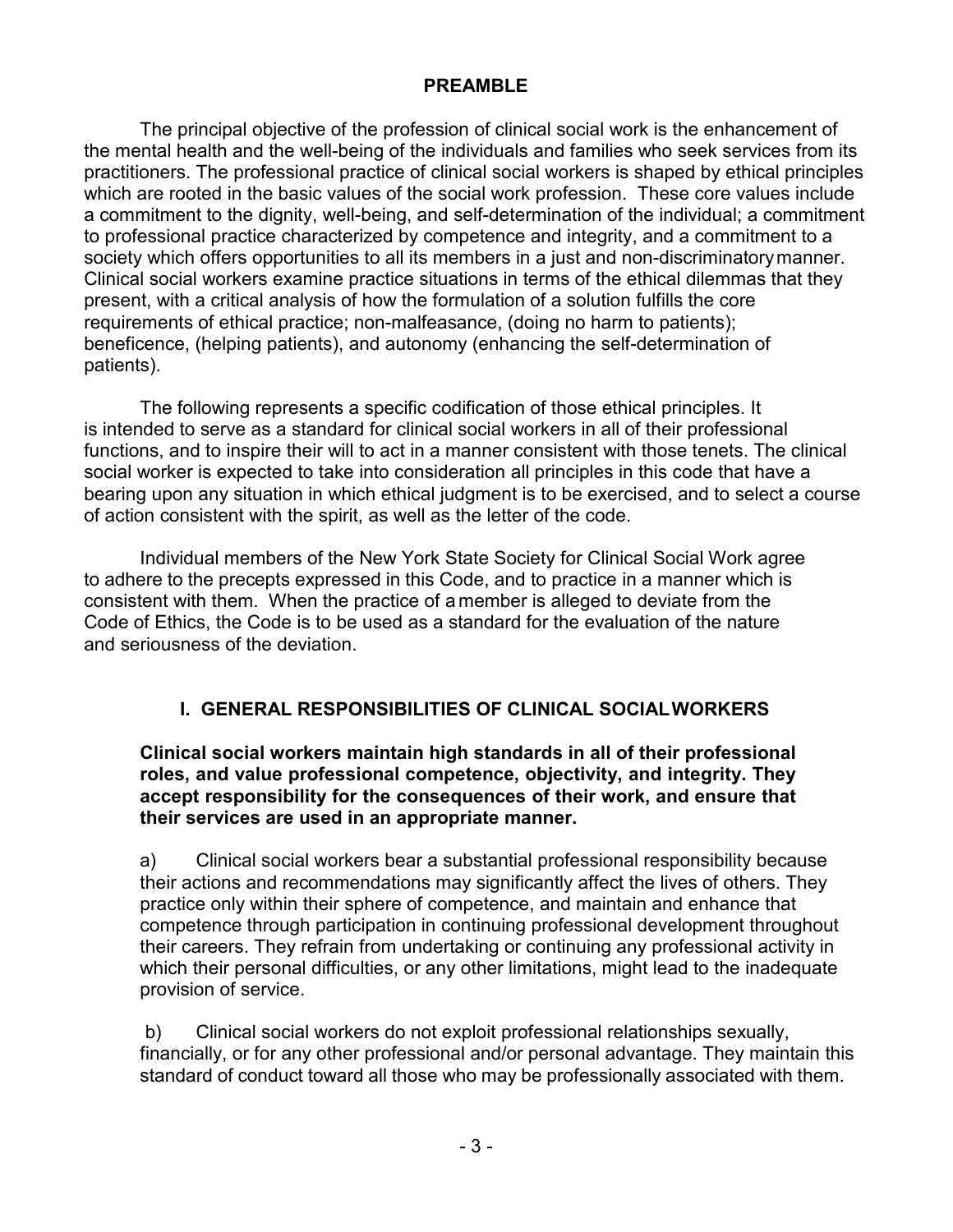c) Clinical social workers may function as employees of clinics, hospitals, and agencies, or, in private practice providing services for behavioral health organizations on managed care panels. Clinical social workers are responsible for identifying and actively working to modify policies or procedures which may come into conflict with the standards of their profession. If such a conflict arises, the primary responsibility of the clinical social worker is to uphold the ethical standards of the profession which obligate the clinician to place the welfare of the patient(s) first.

d) Clinical social workers have an additional responsibility, both to the profession which provides the basis of their practice, and to those who are entering that profession. As teachers, supervisors, and mentors, they are responsible for maintaining high standards of objectivity and scholarship. In all of their professional activities they consistently examine, and attempt to expand, the knowledge base on which practice in the profession is centered.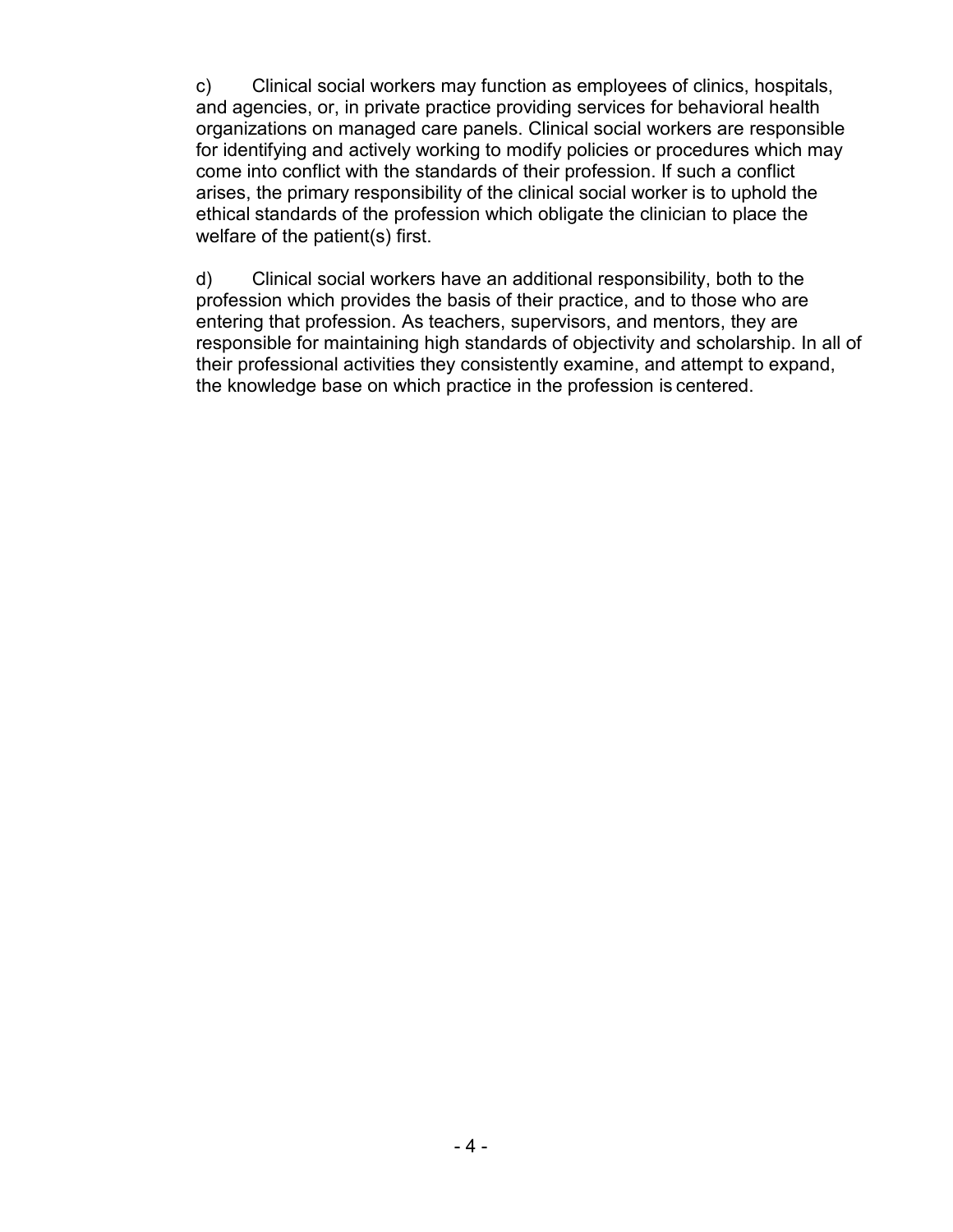#### **II. RESPONSIBILITY TO PATIENTS**

**The primary responsibility of the clinical social worker is to the individual patient, the family or the group with whom he or she has a professional relationship. Clinical social workers respect the dignity, protect the welfare, and maximize the self-determination of the patients with whom they treat.**

#### **1. INFORMED CONSENT TO TREATMENT**

a) Clinical social work treatment takes place within a context of informed consent. This requires that the patient(s) be informed of the extent and nature of the services being offered as well as the mutual limits, rights, opportunities, and obligations associated with the provision of and payment for those services. In order for the consent to be valid, the patient(s) must be informed in a manner which is clear to them, must choose freely and without undue influence, and must have the capacity to make an informed choice. In instances where patients are not of legal age or competent to give a meaningful consent, they will be informed in a manner which is consistent with their level of understanding. In such situations, authorization for treatment will be obtained from an appropriate third party, such as a parent or other legal guardian.

b) Clinical social workers have a duty to understand the potential impact on all aspects of treatment resulting from participation in various third party payment mechanisms, and to disclose fully their knowledge of these features to the patient. Such features might include, but are not limited to; limitations of privacy and confidentiality; payment limitations related to provider choice; a summary of the treatment review process required by the plan; the comparative treatment orientations of the plan and of the clinical social worker; the possibility that benefits may be limited under the plan; the clinical social worker's relationship to the plan and any incentives to limit or deny care; the medical data base register and, the availability of alternative treatment options.

c) Informed consent also includes office policies regarding access to the clinician (text, email, telephone); billing policies (absences, vacations, illness), billing practices, fees (copays), and procedures for accessing third party and gathering collateral information.

### **2, PRACTICE MANAGEMENT AND TERMINATION**

c) Clinical social workers enter into and/or continue professional relationships based on their ability to meet the needs of patients appropriately. The clinical social worker terminates services and relationships with patients when such services and relationships are no longer in the patient's best interest. Clinical social workers do not abandon patients by withdrawing services precipitously, except under extraordinary circumstances.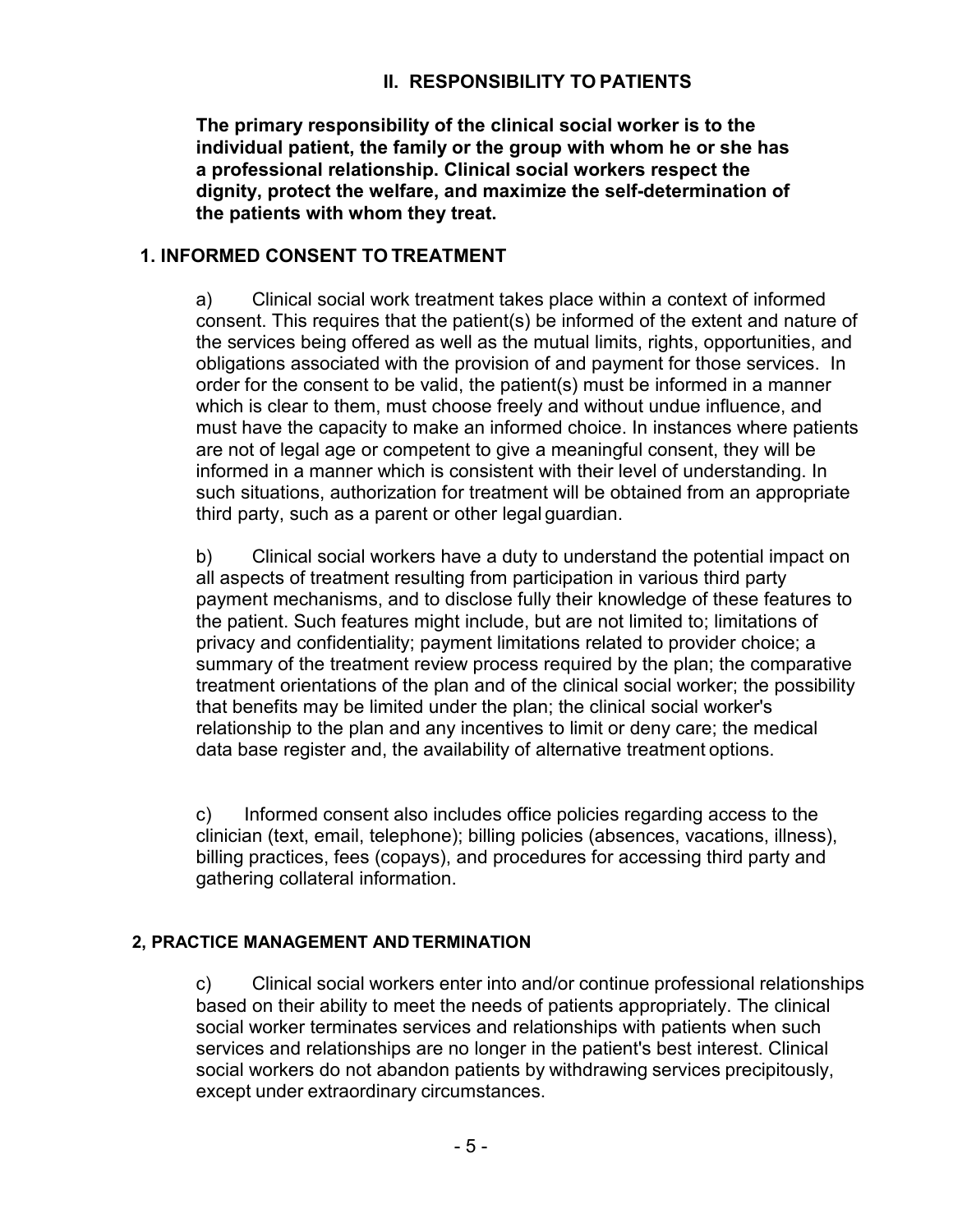Clinical social workers give careful consideration to all factors involved in termination and take care to minimize the possible adverse effects it might have on the patient(s). When interruption or termination of service is anticipated, the clinical social worker gives reasonable notification and provides for transfer, referral, or continuation of service in a manner as consistent as possible with the patient's needs and preferences.

d) Clinical social workers providing services which are reimbursed by third party payers continue to have primary responsibility for the welfare of the patient(s). The failure of the third party to authorize continued benefits does not remove the obligation of the clinical social worker to assure necessary treatment, if this is in the patient's best interests. When benefits are ended, the clinical social worker has a number of options including; acceptance of private payment for continued services, at either regular or reduced rates; provision of services on an unpaid basis; and, referral to appropriate alternative treatment sources. In the case of referral, both the patient and the new clinician must be accepting of the transfer.

e) A clinical social worker who disagrees with the denial of continued benefits by a third party payer is responsible for discussing this action with the patient(s), and for devising a clinically appropriate plan, which may or may not include appeal of the decision. Further pursuit of the appeals process will be based on such factors as; the degree to which the clinical social worker believes that further treatment is necessary for the patient's well-being; the degree to which the patient(s) wishes to pursue the appeals process, and; the degree to which there are alternative means available for the patient(s) to continue treatment.

f) Clinical social workers keep records for each individual and family they treat which reflect relevant administrative rules, contractual obligations, and local and federal statutes. They are required to be knowledgeable about statutes relating to patient access to records, and to fulfill their responsibility as required by law. When access to records is permitted, the clinical social worker will take appropriate, legally permitted steps to protect the privacy of all third parties who may be named in the records.

g) All requirements regarding the establishment, maintenance, and disposal of records relate equally to written and to electronic records. Clinical social workers establish a policy on record retention and disposal, or are aware of agency policies regarding these issues, and communicate it to the patient. In the event of the death or incapacity of a patient, they safeguard the record, within existing statues, and the information contained therein. Clinical social workers have a plan or procedure for the proper handling of patient records in the event of their own death or disability which both protects privacy, and ensures that legitimate access functions can be properly carried out.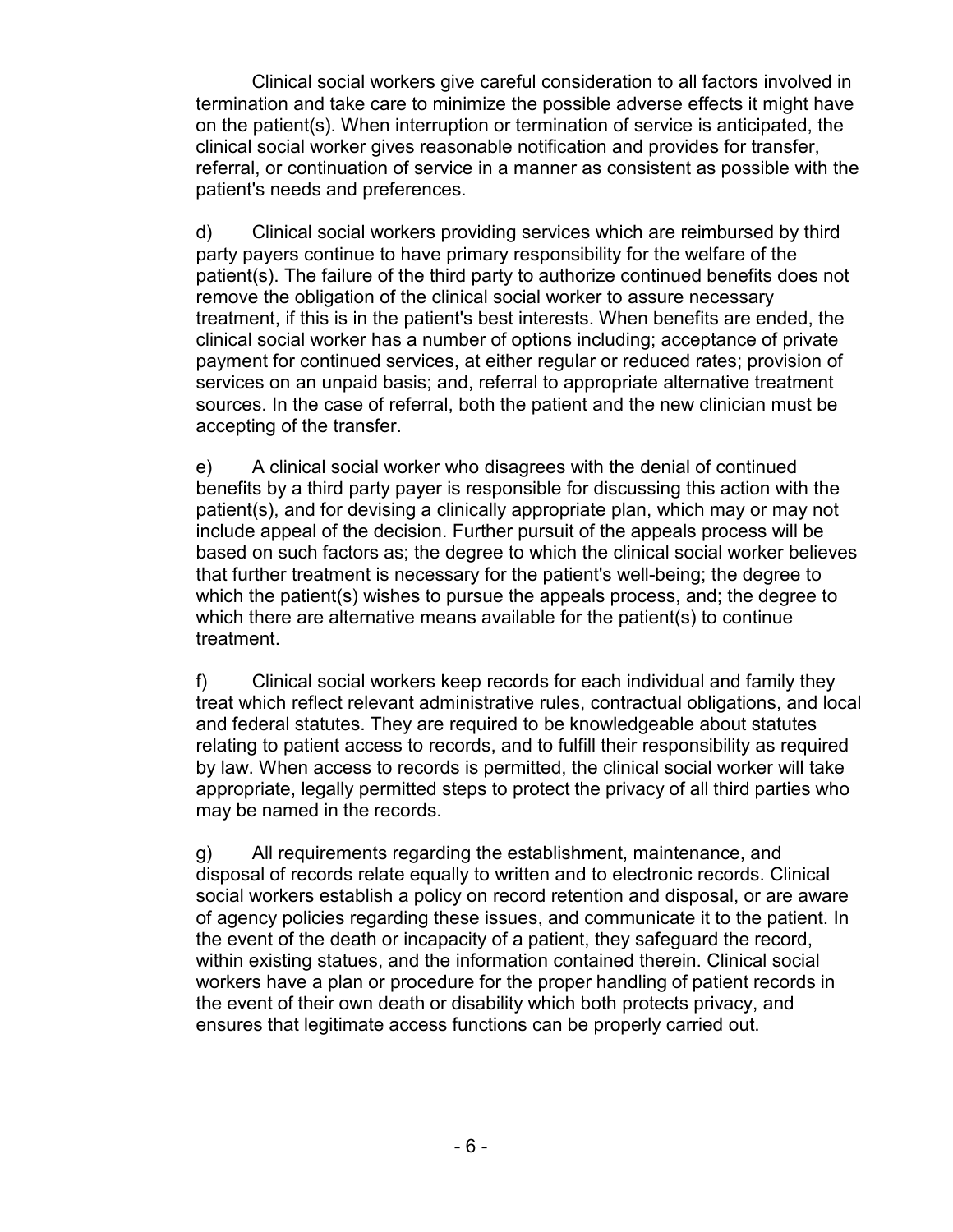## **3. RELATIONSHIPS WITH PATIENTS**

a) Clinical social workers are aware of the authority which is inherent in their professional role. They do not engage in any activity that will abuse their professional relationships or exploit others for personal, political, or business interests. As practitioners, supervisors, teachers, administrators, and researchers their primary professional responsibility is always the welfare of the patient(s) with whom they work.

b) Clinical social workers are responsible for setting clear and appropriate professional boundaries in all personal and professional areas including social media; they do not engage in dual or multiple relationships in which there is any risk of their professional judgment being compromised, or of the patient being harmed or exploited. When clinical social workers provide services to two or more persons who have a relationship with each other, they clarify with all parties the nature of the professional responsibilities to each of them, and the ways in which appropriate boundaries will be maintained.

c) Clinical social workers do not, under any circumstances, engage in romantic or sexual contact with either current or former patients. Clinical social workers are also mindful of how their relationship with the family and/or friends of their patients might affect their work with the patient. Consequently, they also avoid romantic or sexual involvements with members of the patient's family, or with others with whom the patient has a close, personal relationship.

d) When the clinical social worker must act on behalf of a patient, that action should always safeguard the interests and concerns of that patient. When another person has been authorized to act on behalf of a patient, the clinical social worker should deal with that person in a manner which will safeguard the interests and concerns of the patient.

e) Clinical social workers recognize and support the right to selfdetermination of patients who may choose not to relinquish their privacy by pursuing third party reimbursement for treatment, even when they are eligible for such reimbursement. In such instances, the clinical social worker makes every effort to assist the patient in making alternative financial arrangements so that treatment can proceed.

f) When a clinical social worker determines that a conflict potentially detrimental to the treatment process has arisen, he or she should inform the individual(s) to whom he or she has a professional responsibility of the nature of the conflict and the way in which it might affect the provision of service.

#### **4. COMPETENCE**

a) Clinical social workers are cognizant of their legal scope of practice which describes those areas they are entitled to practice. This scope is defined by their areas of professional competence; by their license or other legal recognition; and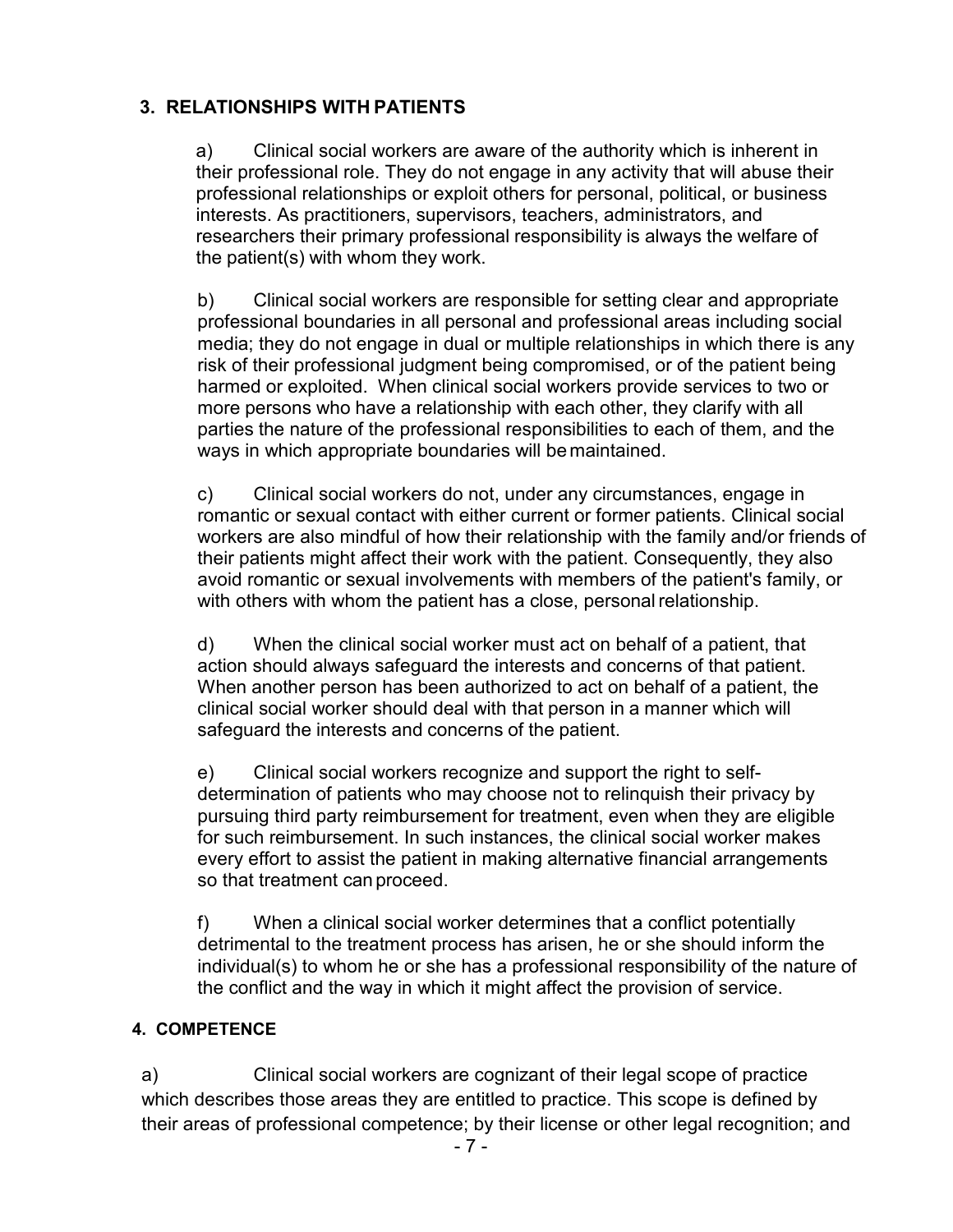by their training and experience. They are responsible for confining their practice to those areas in which they are legally authorized and in which they are qualified to practice. When necessary, they utilize the knowledge and experience of members of other professions. In using such consultants or supervisors, the clinical social worker is responsible for ensuring that they are recognized members of their own profession, and are qualified and competent to carry out the service required.

b) Clinical social workers recognize that the privacy and intimacy of the therapeutic relationship may unrealistically intensify the patient's feelings for them. The maintenance of professional boundaries and objectivity is crucial to effective and responsible treatment. Clinical social workers maintain self-awareness and take care to prevent the possible harmful intrusion of their own unresolved personal issues into the therapeutic relationship. They take appropriate steps to resolve the situation when there is a danger of this occurring. Such steps could include, but are not limited to; seeking additional supervision or consultation; seeking additional personal treatment; and, if necessary, making alternative arrangements for the treatment of thepatient(s).

c) Clinical social workers recognize the responsibility to remain abreast of knowledge and developments in the field which may benefit their patient(s). Ongoing involvement in supervision, consultation, and continuing education are some of the ways in which this responsibility can be fulfilled. It is particularly important for the clinical social worker to secure appropriate training, supervision, or consultation when attempting to use a treatment technique with which he or she is unfamiliar.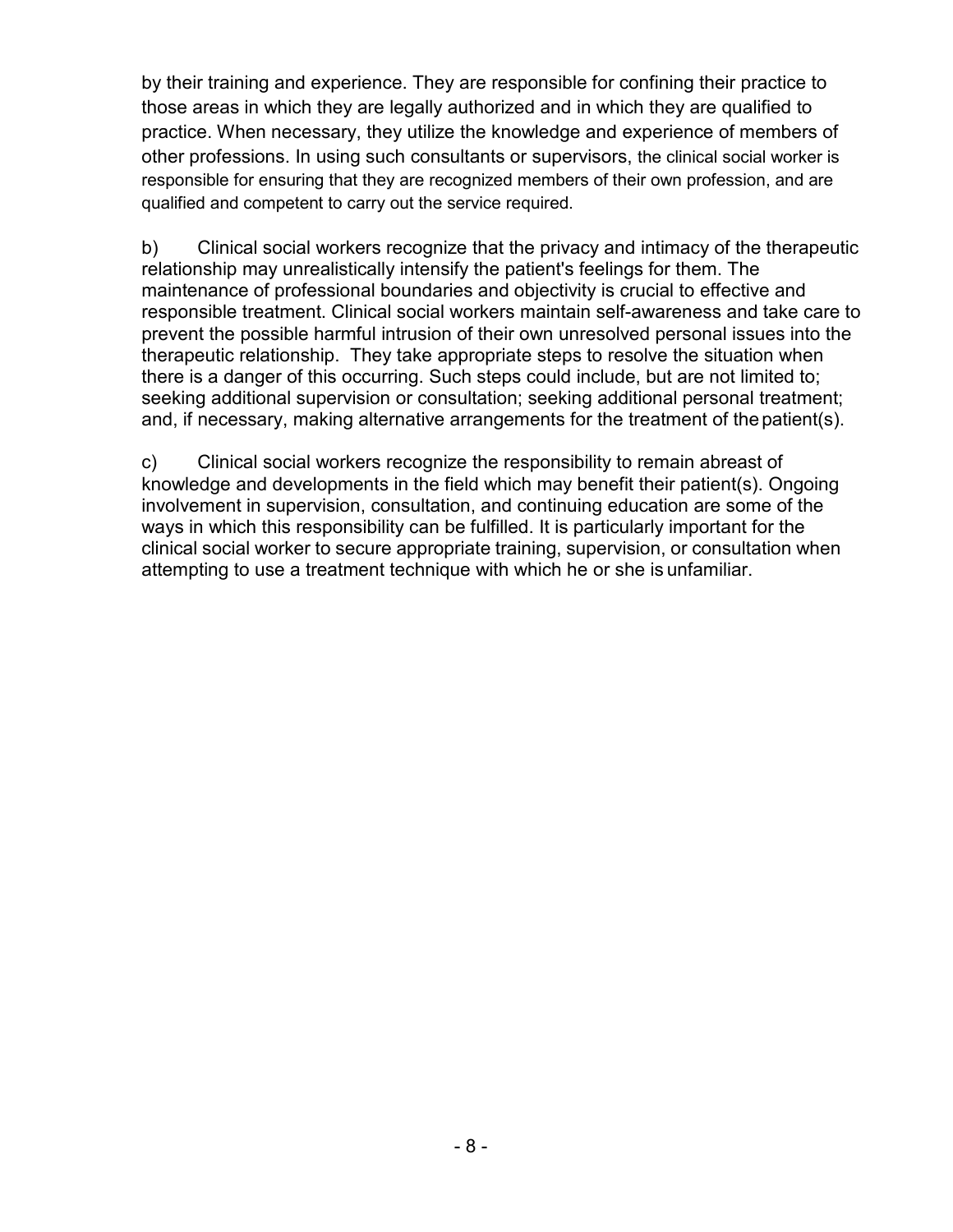### **III. CONFIDENTIALITY**

**Clinical social workers have a primary obligation to maintain the privacy of both current and former patients, whether living or deceased, and to maintain the confidentiality of material that has been transmitted to them in any of their professional roles. Exceptions to this responsibility will occur only when there are overriding legal or professional reasons and, whenever possible, with the written informed consent of the patient(s).**

a) Clinical social workers discuss fully with patients both the nature of confidentiality, and potential limits to confidentiality which may arise during the course of their work. Confidential information should only be released, whenever possible, with the written permission of the patient(s). As part of the process of obtaining such a release, the clinical social worker should inform the patient(s) about the nature of the information being sought, the purpose(s) for which it is being sought, to whom the information will be released, how the patient(s) may withdraw permission for its release, and, the length of time that the release will be in effect.

b) Clinical social workers know and observe both legal and professional standards for maintaining the privacy of records, and mandatory reporting obligations. Mandatory reporting obligations may include, but are not limited to; the reporting of the abuse or neglect of children or of vulnerable adults; the ethical duty to take steps to protect or warn a third party who may be endangered by the patient(s); and, any ethical duty to report the misconduct or impairment of another professional. Additional limits to confidentiality may occur because of parental access to the records of a minor, the access of legal guardians to the records of some adults, access by the courts to mandated reports, and access by third party payers to information for the purpose of treatment authorization or audit. When confidential information is released to a third party, the clinical social worker will ensure that the information divulged is limited to the minimum amount required to accomplish the purpose for which the release is being made.

c) Clinical social workers treating couples, families, and groups seek agreement among the parties involved regarding each individual's right to confidentiality, and the mutual obligation to protect the confidentiality of information shared by other parties to the treatment. Patients involved in this type of treatment should, however, be informed that the clinical social worker cannot guarantee that all participants will honor their agreement to maintain confidentiality.

d) When confidential information is used for purposes of professional education, research, or publication, the primary responsibility of the clinical social worker is the protection of the patient(s) from possible harm, embarrassment, or exploitation. When extensive material is used for any of these purposes the clinical social worker makes every effort to obtain written consent of the patient(s) for such use, and will not proceed if the patient(s) denies this consent. Whether or not consent is obtained, every effort will be made to protect the true identity of the patient. Any such presentation will be limited to the amount necessary for the professional purpose, and will be shared only with other responsible individuals.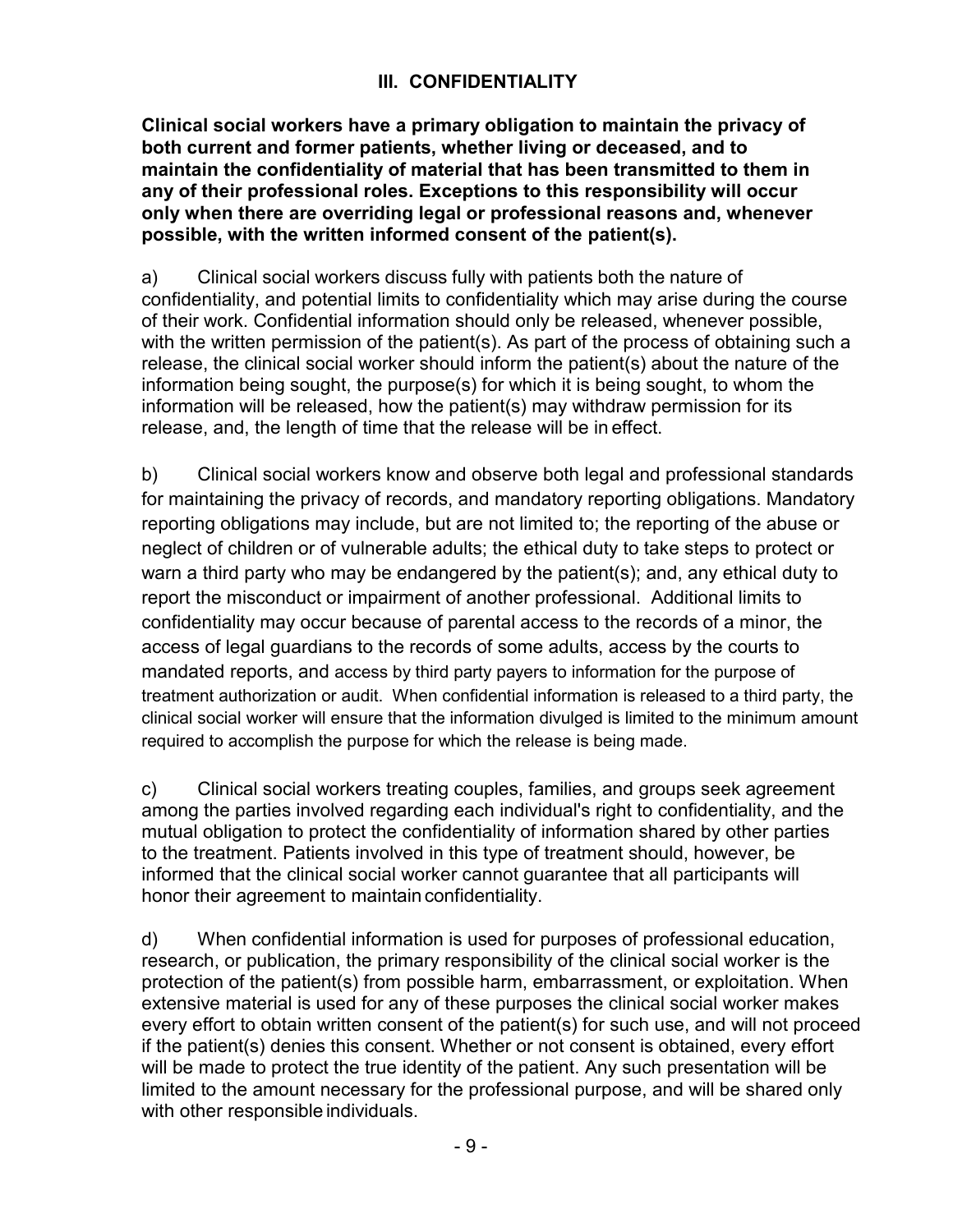e) The development of new technologies for the storage and transmission of data poses a great danger to the privacy of individuals. Clinical social workers take special precautions to protect the confidentiality of material stored or transmitted through computers, electronic mail, facsimile machines, telephones telephone answering machines, and all other electronic or computer technology. When using these technologies, disclosure of identifying information regarding the patient(s) should be avoided whenever possible.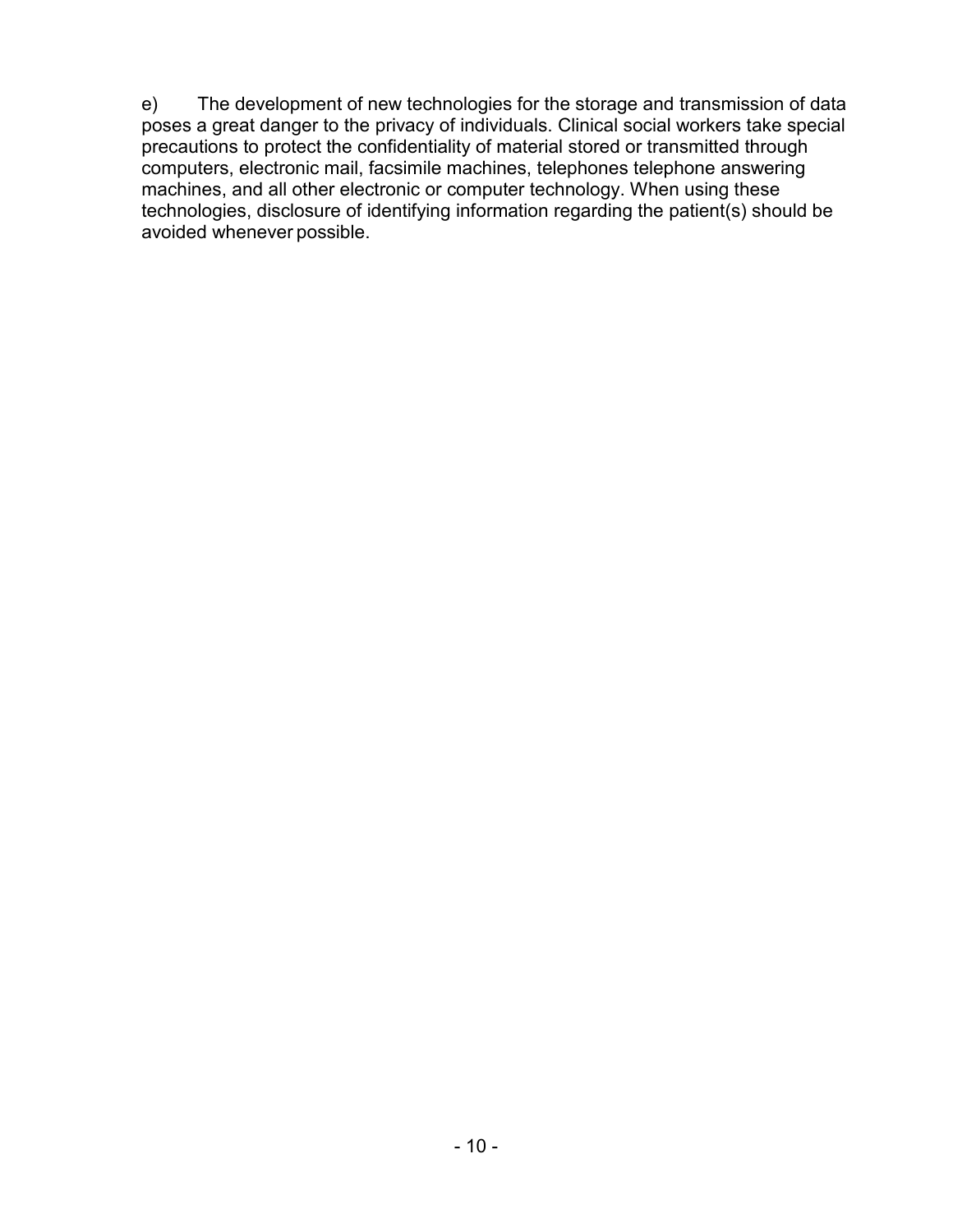## **IV. RELATIONSHIPS WITH COLLEAGUES**

**Clinical social workers act with integrity in their relationships with colleagues and members of other professions. They know and take into account the traditions, practices, and areas of competence of other professionals and cooperate with them fully for the welfare of patients.**

a) Clinical social workers report accurately the views, qualifications, and findings of colleagues. When expressing judgment on these matters they do so in a manner that is respectful of the best interests of both colleagues and patients.

b) If a clinical social worker's services are sought by an individual who is already receiving similar services from another professional, consideration for the patient's welfare is the primary concern. This concern requires that the clinical social worker proceed with great caution, carefully considering the existing professional relationship, the therapeutic issues involved, and whether it is therapeutically and ethically appropriate to be involved in the situation.

c) As supervisors, consultants, or employers, clinical social workers are responsible for providing competent professional guidance and a role model to colleagues, employees, and students. They foster working conditions that assure consistency, respect, privacy, and protection from physical or mental harm. Clinical social workers do not abuse the authority of their position by harassing or pressuring colleagues, employees, or students for sexual reasons, financial gain, or any other purpose. They refrain from actions that are unwanted by the recipient, and can reasonably be interpreted as pressuring or intimidating therecipient.

d) Clinical social workers carry out their responsibility to both patients and the profession by maintaining high standards of practice within the professional community. They take appropriate measures to discourage, prevent, expose, and correct unethical or incompetent behavior by colleagues, and also assist and defend colleagues believed to be unjustly charged with such conduct. They discourage the practice of clinical social work by those who fail to meet accepted standards of training and experience, or who are practicing outside of their area of competence.

e) Clinical social workers who have knowledge of a colleague's impairment, misconduct, or incompetence attempt to bring about remediation through whatever means is appropriate. Such actions may include, but are not limited to; direct discussion with the colleague, with permission from the patient(s) if this is needed, a report, if mandatory, to a regulatory body, professional organization, or employer; a report to a supervisor, or other agency administrator.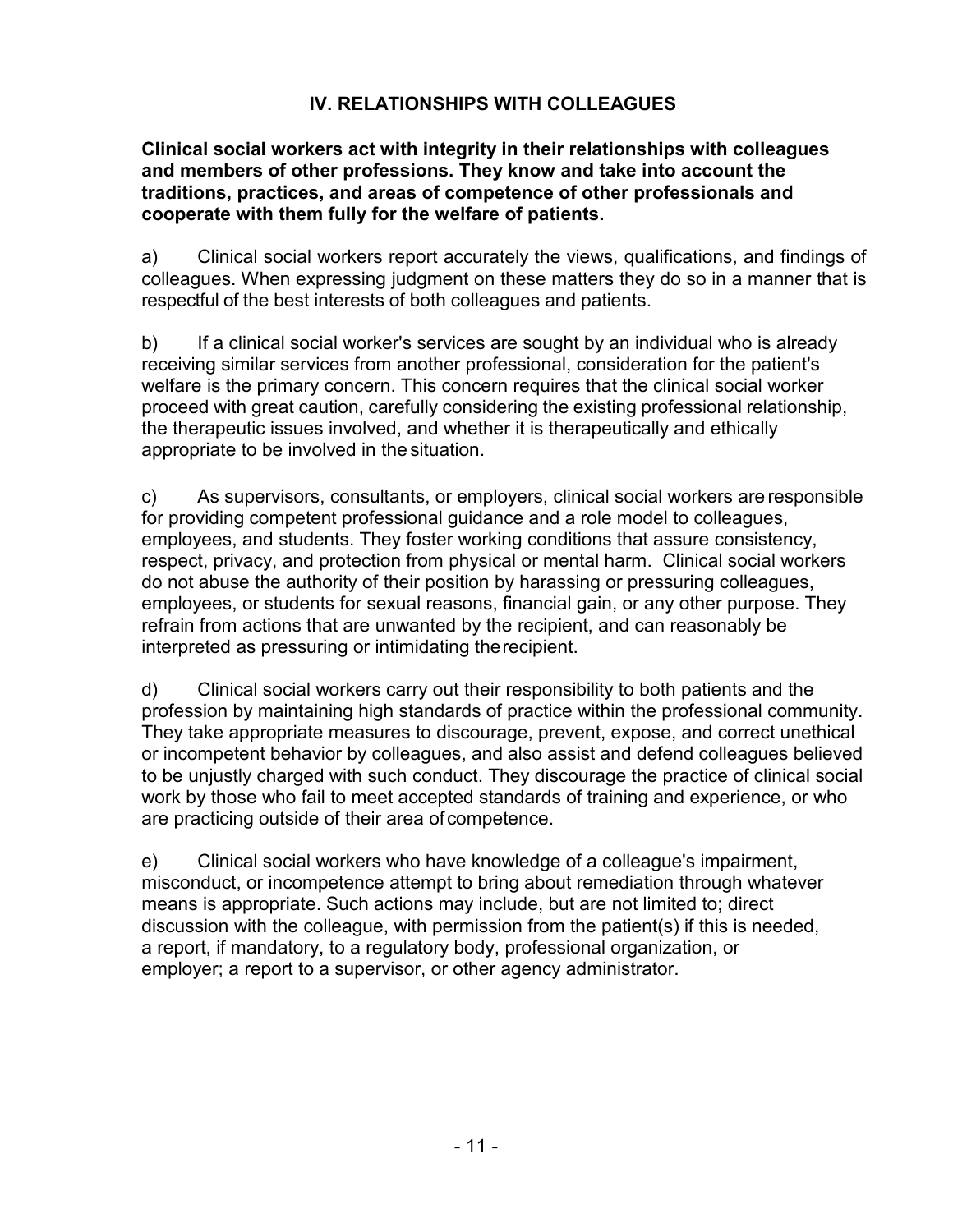## **V. FEE ARRANGEMENTS**

**When setting fees, clinical social workers should give consideration to the patient's ability to pay and make every effort to establish fees that are fair, reasonable, and commensurate with the value of the service performed.**

a) In the initial contact with the patient(s) fees for services and policies regarding fee collection should be clarified. This clarification should also take into account any financial constraint which may affect the treatment process.

b) It is unethical for a clinical social worker to offer, give, solicit, or receive any fee or other consideration to or from a third party for the referral of a patient. They accept reimbursement from patients and from third party payers only for services directly rendered to the patient(s). Clinical social workers may, however, participate in contractual arrangements in which they agree to discount their fees.

c) A clinical social worker who contracts with a third party payer agrees to abide by the conditions of the contract. If, however, the clinical social worker believes the contract contains elements which violate the ethics of the profession, the clinical social worker seeks to redress this situation through appropriate courses of action which may include; obtaining the other party's agreement to delete the clause; or, refusing to sign the contract.

d) Barter arrangements, in which goods or services are accepted from patients as payment for professional services, should be avoided as much as possible. Such plans, especially when they involve provision of services by the patient(s), have the potential to constitute dual relationships which may damage the treatment. Barter arrangements may be entered into only in rare situations, and may only involve provision of goods, as opposed to services, in exchange for treatment. Such arrangements can only be entered into upon the specific request of the patient, and when the following additional criteria are met; traditional payment methods are not possible; the patient(s) is not coerced or exploited in any way, and; the arrangement is not detrimental to the patient(s) or to the professionalrelationship.

e) Clinical social workers employed by an agency or clinic, and also engaged in private practice, conform to contractual agreements with the employing facility. They do not solicit or accept a private fee or consideration of any kind for providing a service to which the patient is entitled through the employingfacility.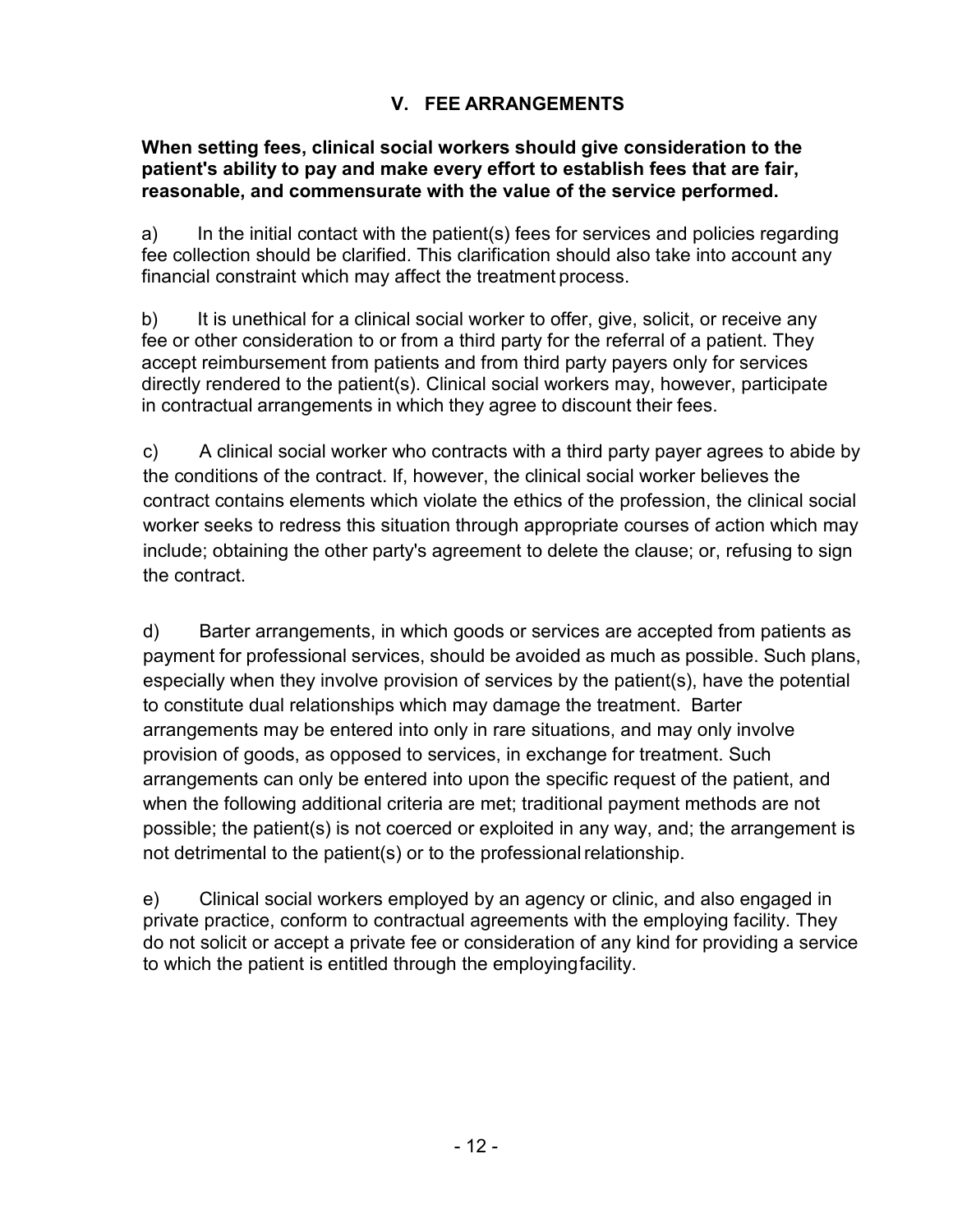## **VI. CLINICAL SOCIAL WORKERS' RESPONSIBILITIES TO THE COMMUNITY**

**Clinical social workers are aware of the social codes and ethical expectations in their communities, and recognize that violation of accepted societal, ethical, legal, and moral standards on their part may compromise the fulfillment of their professional responsibilities and/or reduce public trust in the profession.**

a) Clinical social workers do not, in any of their capacities, practice, condone, facilitate, or collaborate with any form of discrimination on the basis of race, religion, color, national origin, gender, sexual orientation, age, socioeconomic status, or physical or emotional disability.

b) Clinical social workers practice their profession in compliance with legal standards, and do not participate in arrangements or activities which undermine or violate the law. When they believe, however, that laws or community standards are in conflict with the principles and ethics of the profession, they make known the conflict and work responsibly toward change that is in the public interest.

c) Clinical social workers recognize a responsibility to participate in activities leading toward improved social conditions and better mental health policies. They may advocate and work for conditions and resources that give all persons equal access to the services and opportunities required to meet basic needs and to develop to the fullest potential.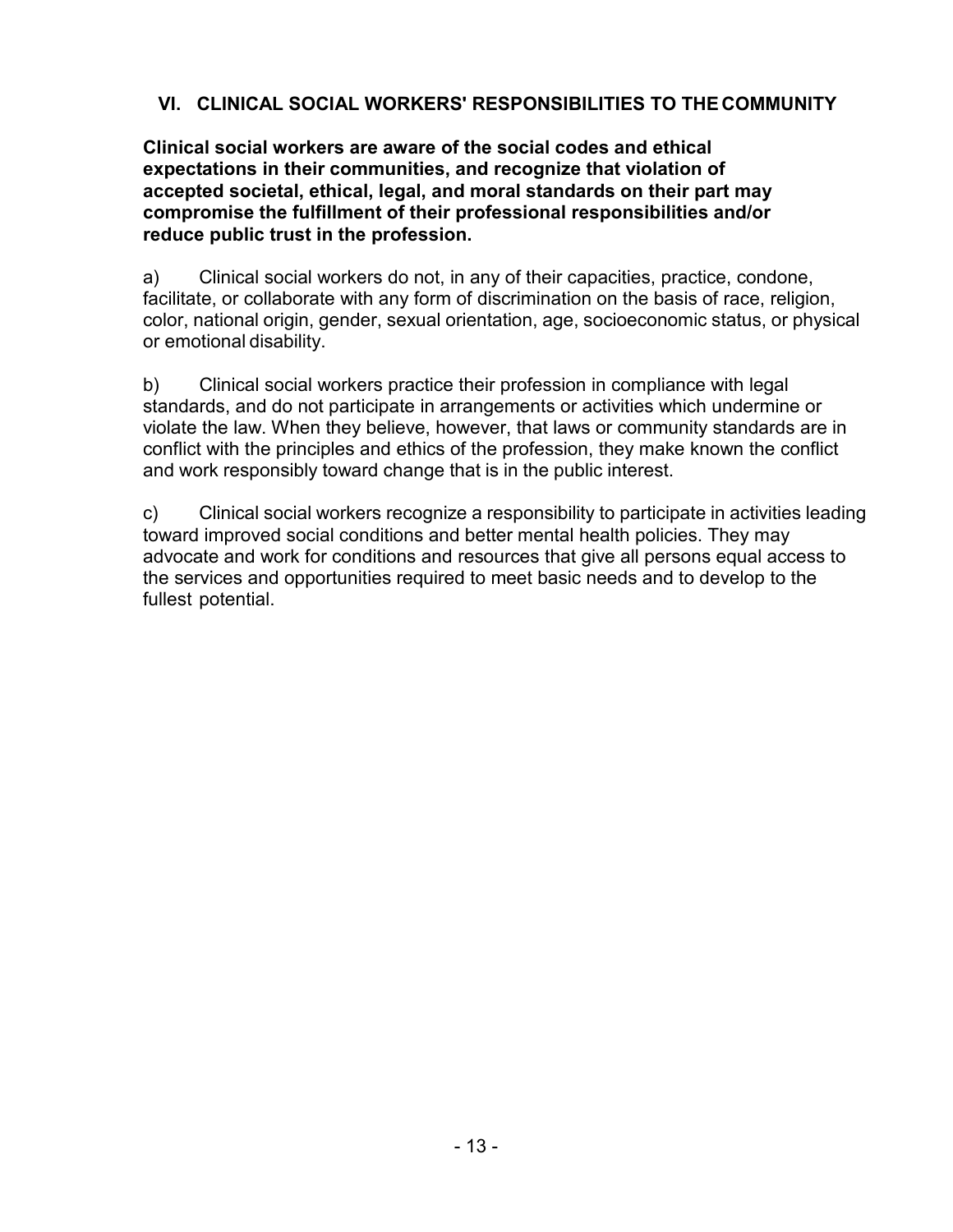## **VII. RESEARCH AND SCHOLARLY ACTIVITIES**

**In planning, conducting, and reporting a study, the investigator has the responsibility to make a careful evaluation of its ethical acceptability. The investigator incurs an increasingly serious obligation to observe stringent safeguards to protect the rights and well-being of research participants.**

a) In conducting research in institutions or organizations, clinical social workers obtain appropriate authority to carry out their work. Host organizations are given proper credit for their contributions to the project.

b) Ethically acceptable research begins with the establishment of a clear and fair agreement between the investigator and the research participant that clarifies the responsibilities of each. The investigator has the obligation to honor all commitments included in that agreement.

c) Responsibility for the establishment and maintenance of acceptable ethical practice in research always remains with the investigator. The investigator is also responsible for the ethical treatment of research participants by collaborators, assistants, students, and employees, all of whom incur parallel obligations.

d) Ethical practice requires the investigator to inform the participant of all features of the research that might reasonably be expected to influence willingness to participate, and to explain all other aspects of the research about which the participant inquires. After the data are collected. The investigator provides the participant with information about the nature of the study in order to remove any misconceptions that may have arisen.

e) The ethical investigator protects participants from physical and mental discomfort, harm, and danger. If a risk of such consequences exists, the investigator is required to inform the participant of that fact, secure consent before proceeding, and take all possible measures to minimize distress. A research procedure must not be used if it is likely to cause serious or lasting harm to a participant.

f) The methodological requirements of the study may necessitate concealment, deception, or minimal risk to participants. In such cases, the investigator must be able to justify the use of these techniques and to ensure, as soon as possible, the participant's understanding of the reasons and sufficient justification for the procedure in question.

g) Ethical practice requires the investigator to respect the individual's freedom to decline to participate in, or withdraw from, research and to so inform prospective participants. The obligation to protect this freedom. Requires special vigilance when the investigator is, in any manner, in a position of authority over the participant. It is unethical to penalize a participant in any way for withdrawing from or refusing to participate in a research project.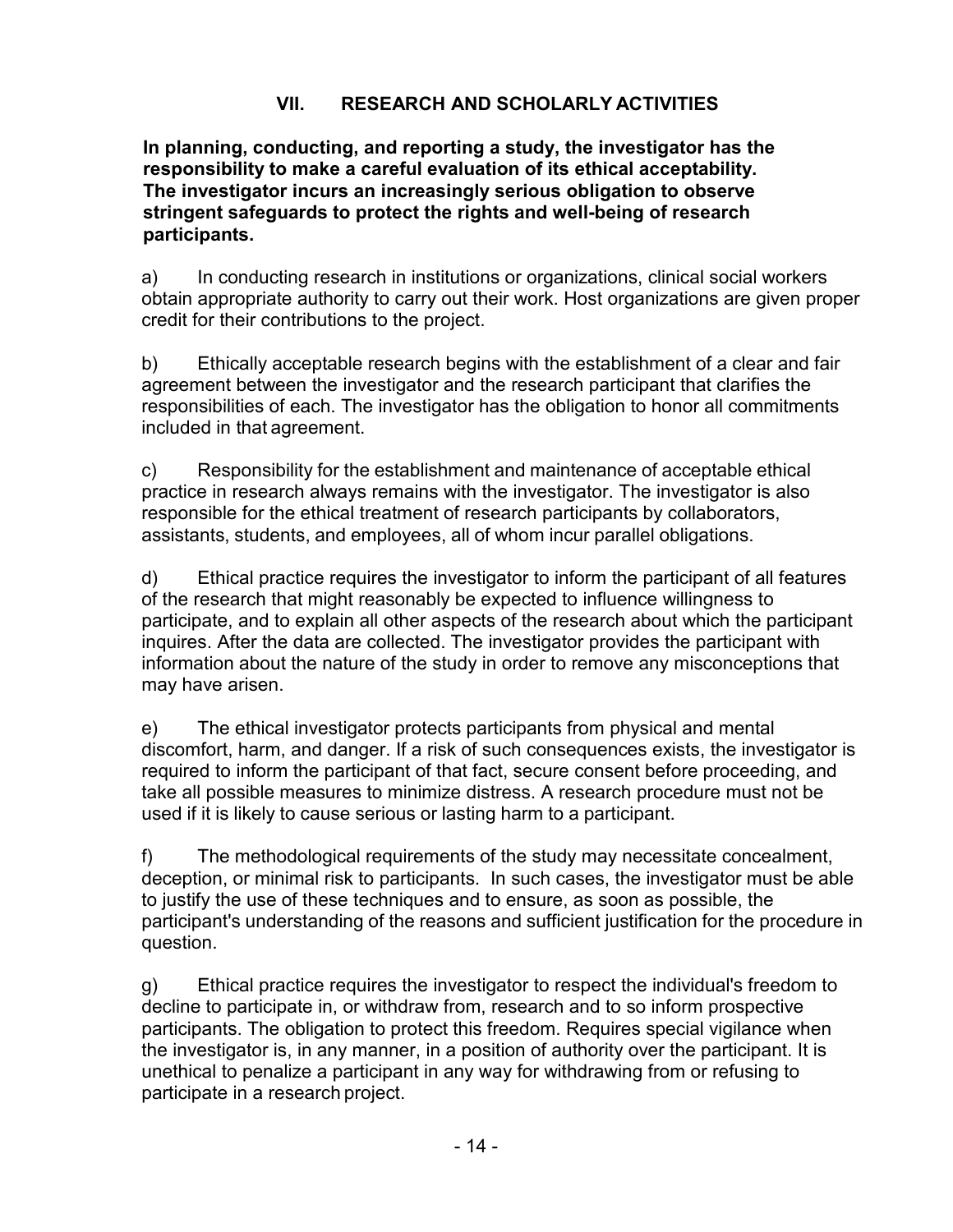i) Information obtained about the individual research participants during the course of an investigation is confidential unless otherwise agreed to in advance. Investigation of human subjects in studies which use drugs, are conducted only in conjunction with licensed physicians.

j) Clinical social workers take credit only for work actually done in scholarly and research projects, and give appropriate credit to the contributions of others in a manner which is proportional to the degree to which those contributions are represented in the final product.

k) Research findings must be presented accurately and completely, with full discussion of both their usefulness and their limitations. Clinical social workers are responsible for attempting to prevent any distortion or misuse of theirfindings.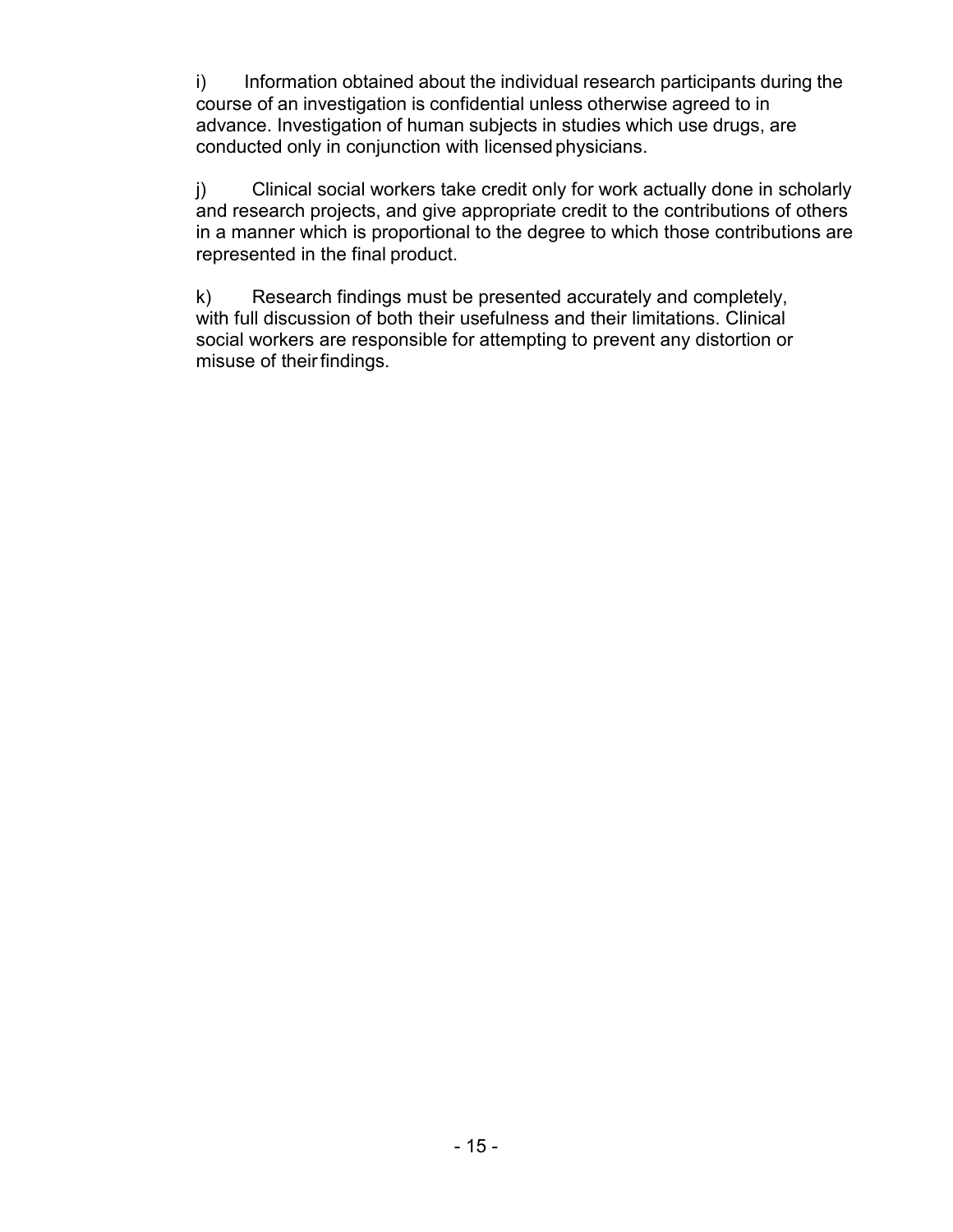## **VIII. PUBLIC STATEMENTS**

Public statements, announcements of services, and promotional activities of clinical social workers serve the purpose of providing sufficient information to aid consumers in making informed judgments and choices.

Clinical social workers state accurately, objectively, and without misrepresentation their professional qualifications, affiliations, and functions as well as those of the institutions or organizations with which they or their statements may be associated. In addition, they should correct the misrepresentations of others with respect to these matters.

a) In announcing availability for professional services, protection of the public is the primary concern. A clinical social worker may use any information so long as it describes his or her credentials and the services provided accurately and without misrepresentation. Information usually found helpful by the public includes the name of the professional; highest relevant academic degree from an accredited institution: advanced post-graduate training; type and level of state certification or license; any advanced certifications held; address and telephone number; office hours; type of service provided; languages spoken; and, policy with regard to third party payments.

b) In announcements of available professional services, information regarding fees and fee policies may also be found helpful by prospective patients. Appropriate announcements of this type could include such general terms as "moderate fees." It is unethical to make statements regarding fees or fee policies which are deceptive, or misrepresent the actual fee arrangements.

c) The clinical social worker is responsible for assuring that all advertising is in conformity with the ethical standards of the profession. Publications announcing any type of clinic social work service describe those services accurately. They do not falsely or deceptively claim or imply superior personal or professional competence.

d) Clinical social workers are free to make public appearances and engage in public discussion regarding issues such as, for example, the relative value of alternative treatment approaches. Diagnostic and therapeutic services for patients, however, are rendered only in the context of a professional relationship. Such services are not given by means of public lectures, newspaper or magazine articles, radio or television programs, or anything of a similar nature. Professional use of the media or of other public forums is appropriate when the purpose is to educate the public about professional matters regarding which the clinical social worker has special knowledge or expertise.

 e) Clinical social workers respect the rights and reputation of any professional organization with which they are affiliated, and do not falsely imply sponsorship or certification by any organization. When making public statements, the clinical social worker will make clear which personal opinions, and which are authorized statements on behalf of the organization.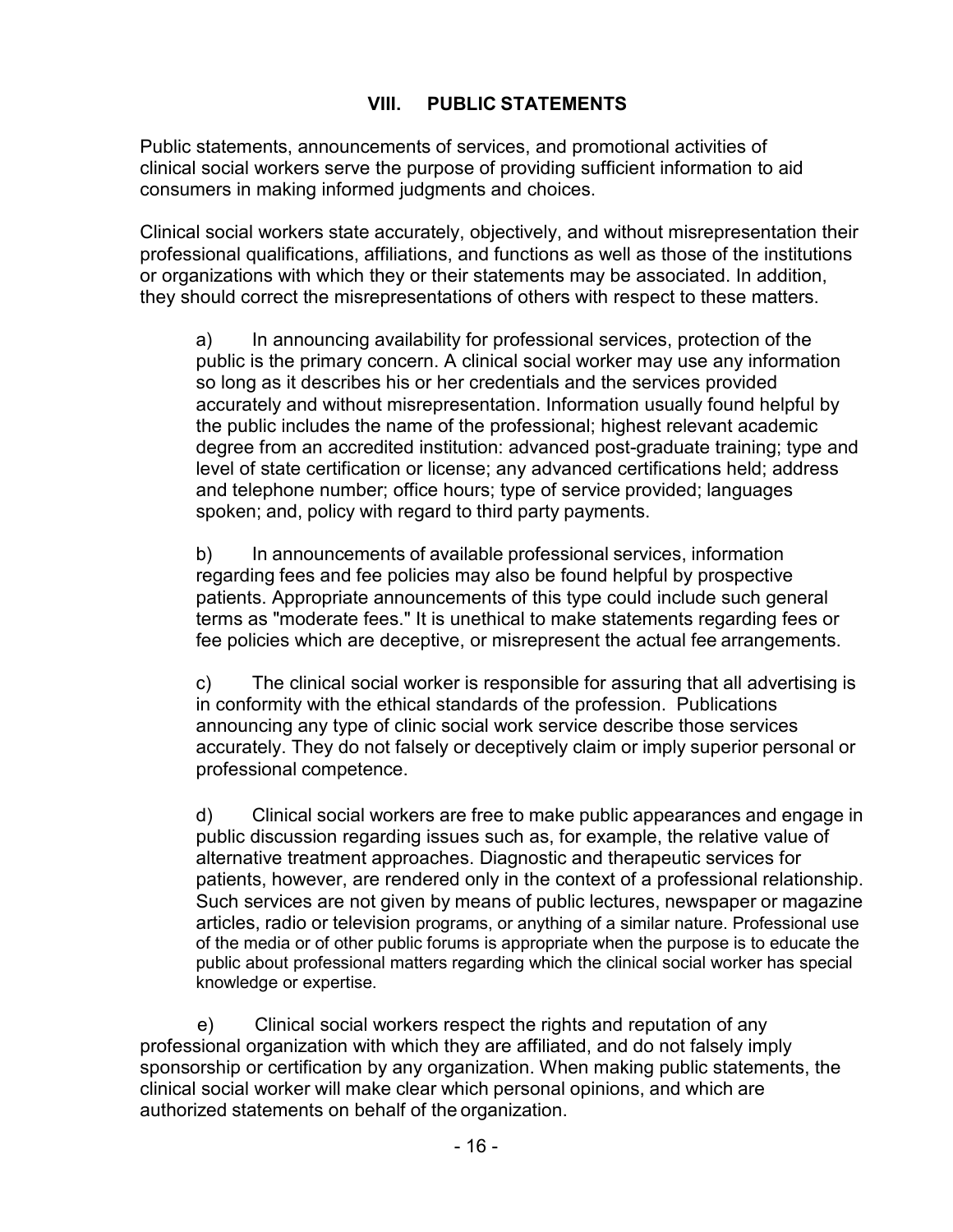### **IX. Social Media**

- 1) Clinical social worker is responsible for the accuracy and truthfulness of information and statements they author on all social media platforms (e.g. Facebook & Twitter) and websites.
- 2) Clinical social workers are responsible to assure that identifiable patient information is not posted on social media sites, websites, blogs, listservs, etc.
- 3) Electronic communications with patients including texts and emails are best protected by secured methods or portals. Patients should be informed about the risk of a breach of privacy and/or confidentiality if unsecured systems of communications are used.

## **X. Telehealth**

### **(a) Competence of the clinical social worker.**

Clinical social workers who provide services via technology strive to take reasonable steps to ensure their competence with both the technologies used and the potential impact of the technologies on their patients, supervisees, or other professionals.

### **(b) Standards of care in the delivery of services via technology.**

Clinical social workers make every effort to ensure that ethical and professional standards of care and practice are met at the outset and through the duration of the telehealth services they provide.

#### **(c) Informed consent**

The process of explaining and obtaining informed consent sets the stage for the relationship between the clinical social worker and the patient. As such the clinical social worker shall strive to obtain and document informed consent that specifically addresses the unique concerns related to the tele-practice services they provide. To do this the clinician must be cognizant of the applicable laws and regulations as well as organizational requirements that govern informed consent in New York State and the state where the patient is located.

#### (d**) Confidentiality of data and information**.

Clinical social workers who use technology in the provision of services make reasonable efforts to protect and maintain the confidentiality of the data and information relating to